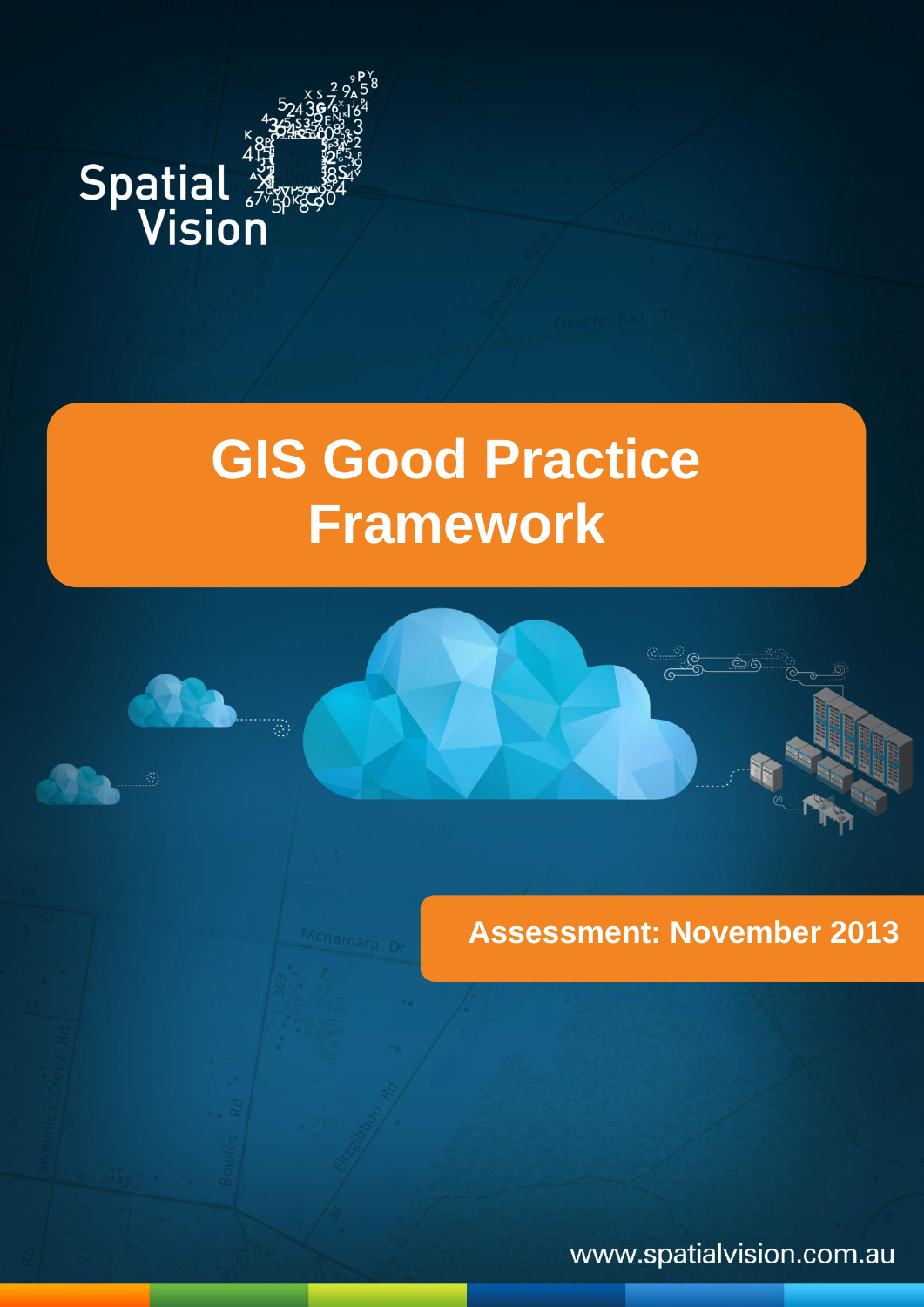

#### About this Document

| <b>Project Number</b> | SV003833                                                                                                   |
|-----------------------|------------------------------------------------------------------------------------------------------------|
| <b>Project Name</b>   | Local Government Spatial Capability Improvement Program                                                    |
| Document File Name    | SV003833-Local Government Spatial Capability Improvement Program_Assessment_Report V1.3<br>- Public.docx - |
| <b>Project Client</b> | Municipal Association of Victoria (MAV)                                                                    |
| Date of Issue         | 20/11/2013                                                                                                 |
| <b>Version Number</b> | 1.3 Public                                                                                                 |
| Document Type         | <b>GIS Good Practice Framework Report</b>                                                                  |
| Document Status       | Final                                                                                                      |
| <b>Contact Person</b> | Graeme Martin                                                                                              |
| Telephone             | $(03)$ 9691 3000                                                                                           |
| Email                 | Graeme.Martin@spatialvision.com.au                                                                         |

#### Revision History

| Version<br>No. | Date       | Authors        | <b>Status</b> | <b>Revision Notes</b> |
|----------------|------------|----------------|---------------|-----------------------|
| 1.3            | 20/11/2013 | James Peterson | Final         |                       |

#### Authorisation

|             | Authors       | Date |
|-------------|---------------|------|
| Reviewed by | Graeme Martin |      |
| Approved by | Graeme Martin |      |

#### Disclaimer

This report has been prepared in accordance with the scope of services described in the contract or agreement between Spatial Vision Innovations Pty Ltd (ABN 28 092<br>695 951) and the Client. It may rely upon information sup

Prepared by Spatial Vision Innovations Pty Ltd

ABN 28 092 695 951

Level 4 575 Bourke Street Melbourne 3000 Victoria Australia

Tel +61 3 9691 3000 Fax +61 3 9691 3001 Email info@spatialvision.com.au Web www.spatialvision.com.au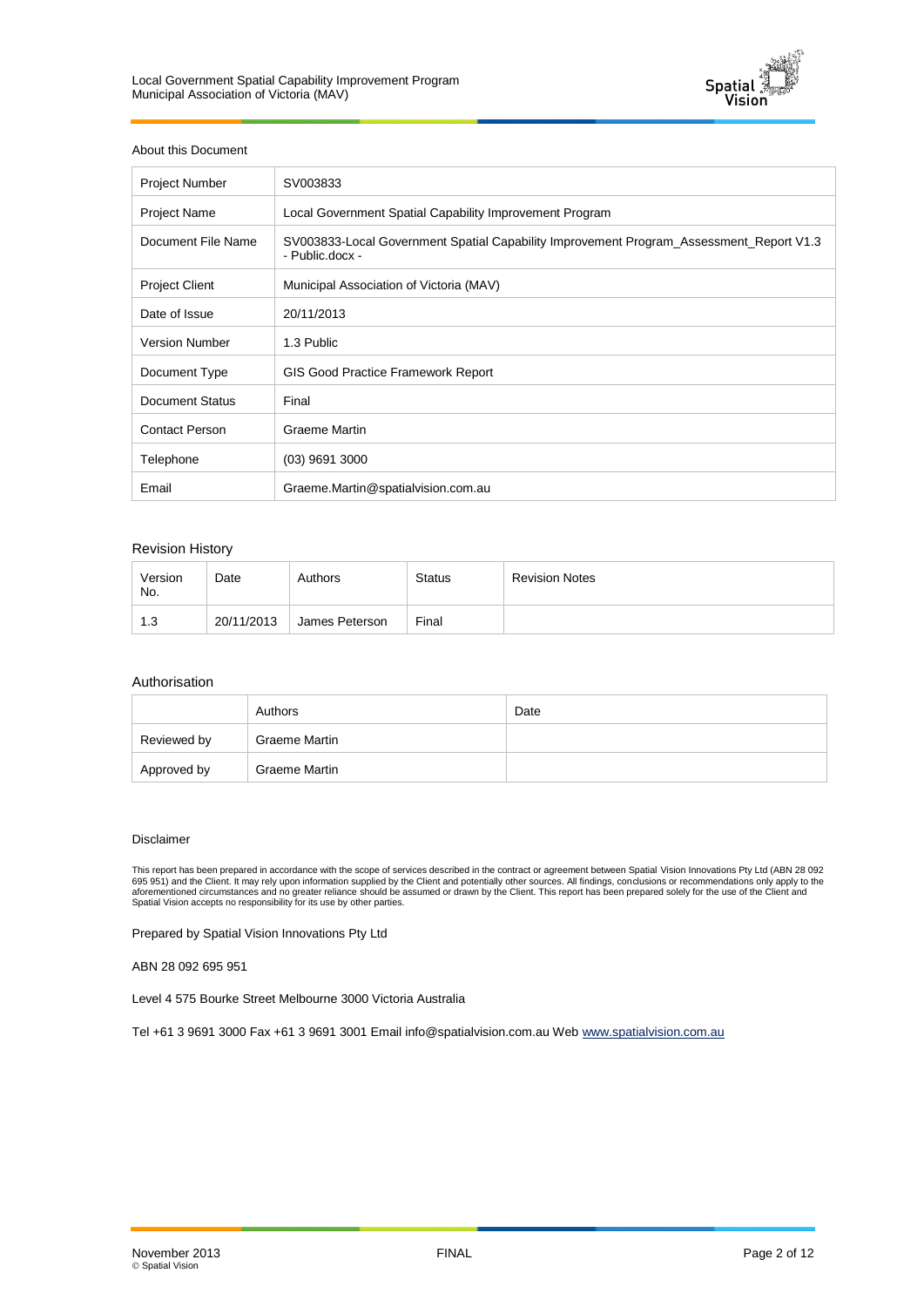

# **Contents**

| 1.1 |  |
|-----|--|
| 1.2 |  |
| 2.  |  |
| 3.  |  |
| 3.1 |  |
| 3.2 |  |
| 4.  |  |
| 5.  |  |
| 6.  |  |
|     |  |
|     |  |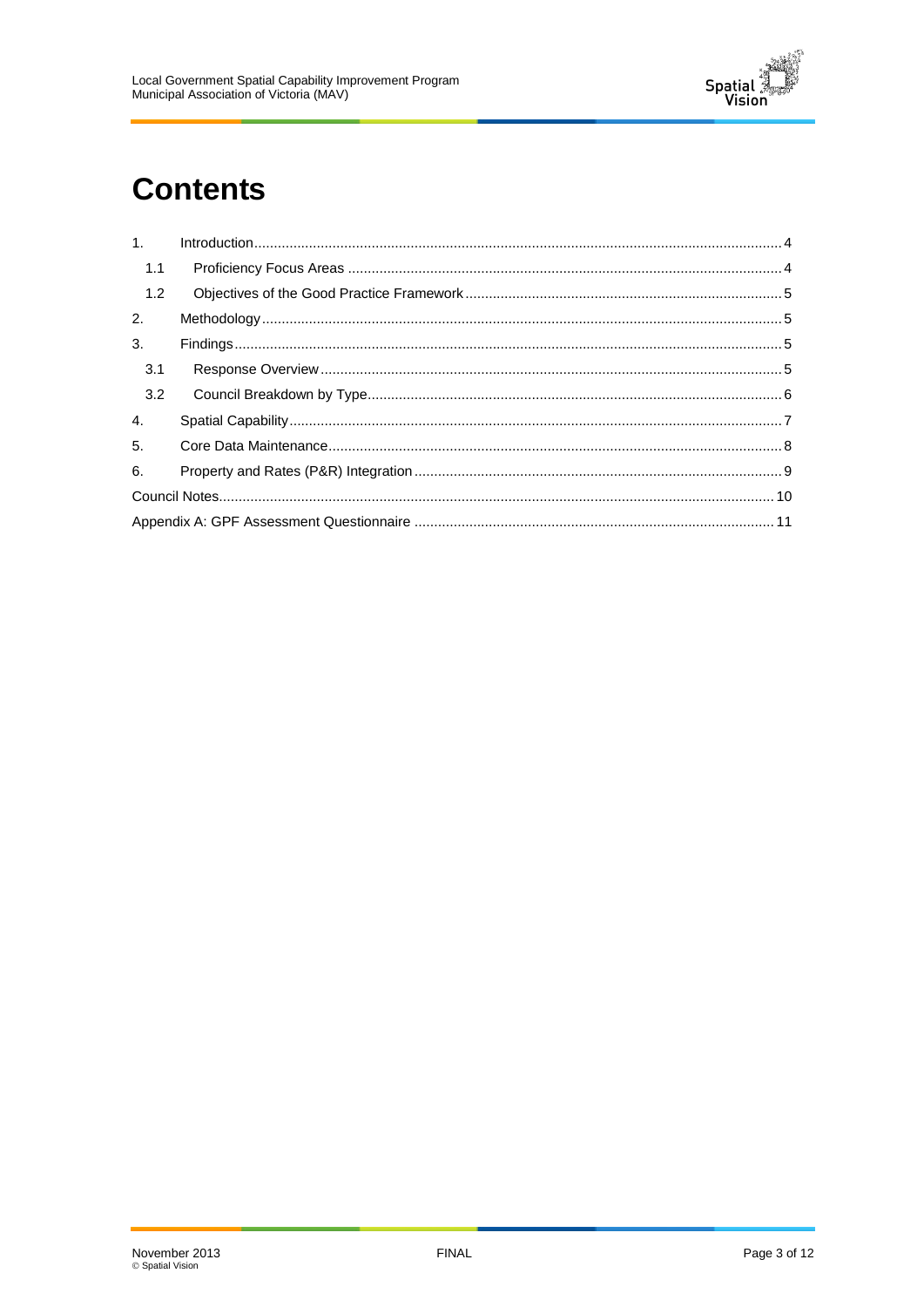

#### <span id="page-3-0"></span>**1. Introduction**

In 2013 a strategic vision was developed for the Victorian Local Government spatial sector.

*"Appropriate and effective spatial capability is established across all Local Councils and is recognised as fundamental to council efficiency and service delivery"*

#### **GIS Good Practice Framework (GPF)**

To progress toward the strategic vision, the Local Government Spatial Reference Group, with the support of Spatial Vision, developed a GIS Good Practice Framework (GPF).

The purpose of the GPF is to assist Councils in assessing their awareness and level of adoption of sector-wide accepted 'good practices'. The GPF is based on the Spatial Capability framework (see below) referenced in the 2013 Local Government Spatial Capability Strategy.

|    | <b>Elements</b>                                              | <b>Operational Goals for 2015</b>                                                                                                                                                |
|----|--------------------------------------------------------------|----------------------------------------------------------------------------------------------------------------------------------------------------------------------------------|
| 1. | <b>Planning &amp; Operations</b>                             | Spatial capability is embedded in planning and operations at councils<br>ensuring business data is appropriately captured to support planning<br>and operations.                 |
| 2. | <b>Service Delivery &amp;</b><br><b>Community Engagement</b> | Spatial capability is recognised and valued as part of effective service<br>delivery and community engagement.                                                                   |
| 3. | <b>Technology &amp; Information</b><br><b>Management</b>     | Councils have robust and well managed spatial data and technology<br>platforms available to a broad range of users.                                                              |
|    | People, Capability &<br>Governance                           | Spatial skills are recognised as valuable within councils. Effective<br>sector-wide collaboration and governance frameworks are in place<br>supporting whole-of-sector outcomes. |

#### <span id="page-3-1"></span>**1.1 Proficiency Focus Areas**

The GPF is focused on three areas of proficiency that relate to Council practices. The type of spatial technology used by Council is not relevant.

| <b>Proficiency Focus Areas</b> | <b>Description</b>                                                       |
|--------------------------------|--------------------------------------------------------------------------|
| <b>Spatial Capability</b>      | Recognition of spatial capability to support<br>council service delivery |
| Core Vicmap data maintenance   | Support for core Vicmap data for use by<br>Council and the public        |
| Property and Rates integration | Effectiveness of integration between GIS and<br>Property and Rates data  |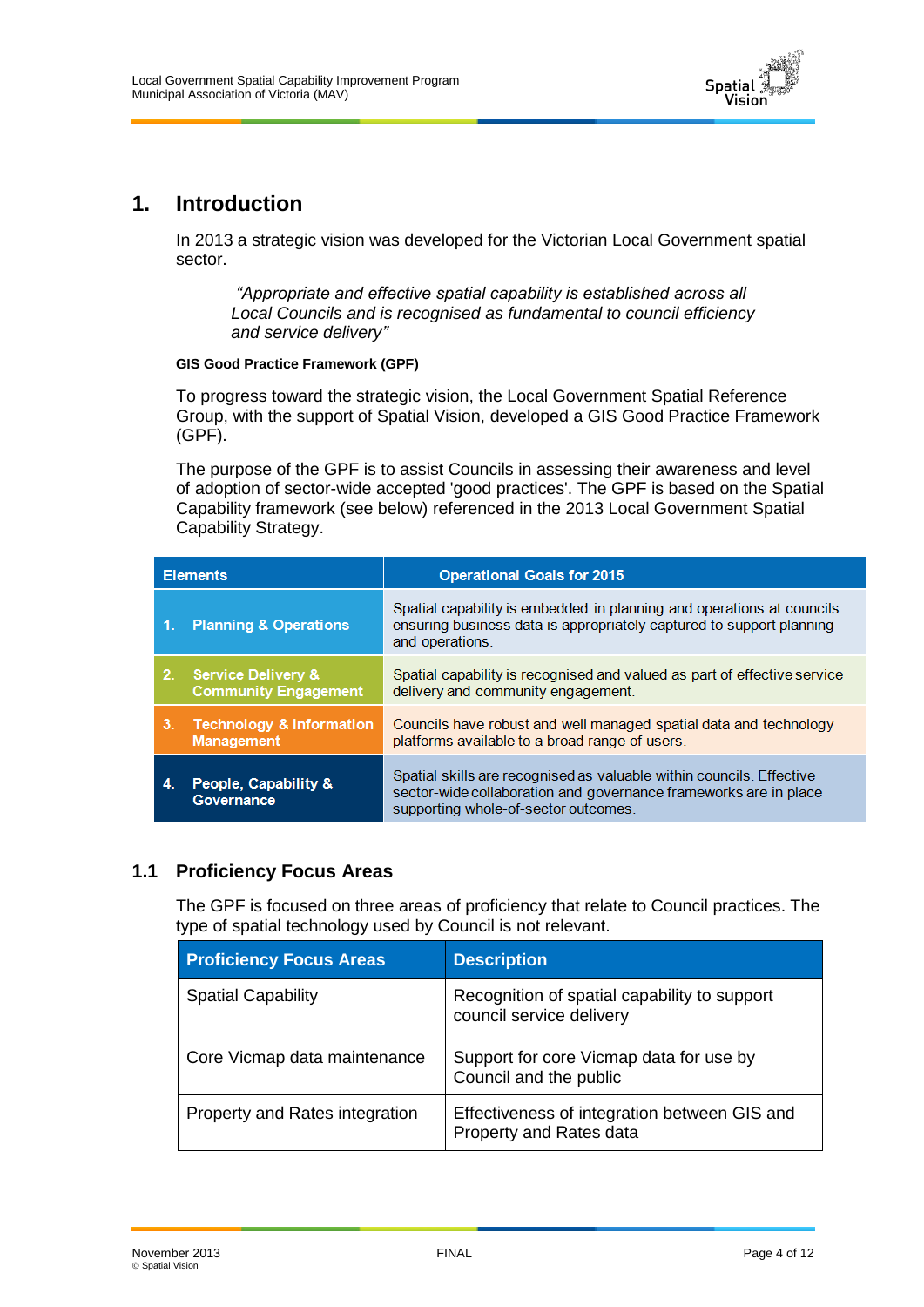

#### <span id="page-4-0"></span>**1.2 Objectives of the Good Practice Framework**

The objectives of the GPF include:

- **Establishing a practical approach for councils to deliver consistent and** standardised output.
- **Ensuring the approach is sufficiently flexibility to account for different** Council capabilities.
- **Enabling levels of GIS good practice adoption to be measured (and** tracked).
- Developing sector influence (bargaining power) to lobby agencies, solution vendors and consultancies to recognise and adhere to agreed standards.
- **Supporting future Council directions such as increasing movement** towards cloud based system and platforms.

#### <span id="page-4-1"></span>**2. Methodology**

A URL to the GPF Assessments was circulated to all Councils and respondents were requested to ensure the Manager oversighting GIS both **reviewed** and **authorised** the submission on behalf of their council.

Reponses were received between 12 November 2013 and 20 November 2013.

#### <span id="page-4-2"></span>**3. Findings**

#### <span id="page-4-3"></span>**3.1 Response Overview**

A total of 66 responses were received. After validation and deduplication 49 council responses remained.

The 17 removed records included duplicate responses and responses where the survey was initiated but no responses or cases where only a partial response was provided.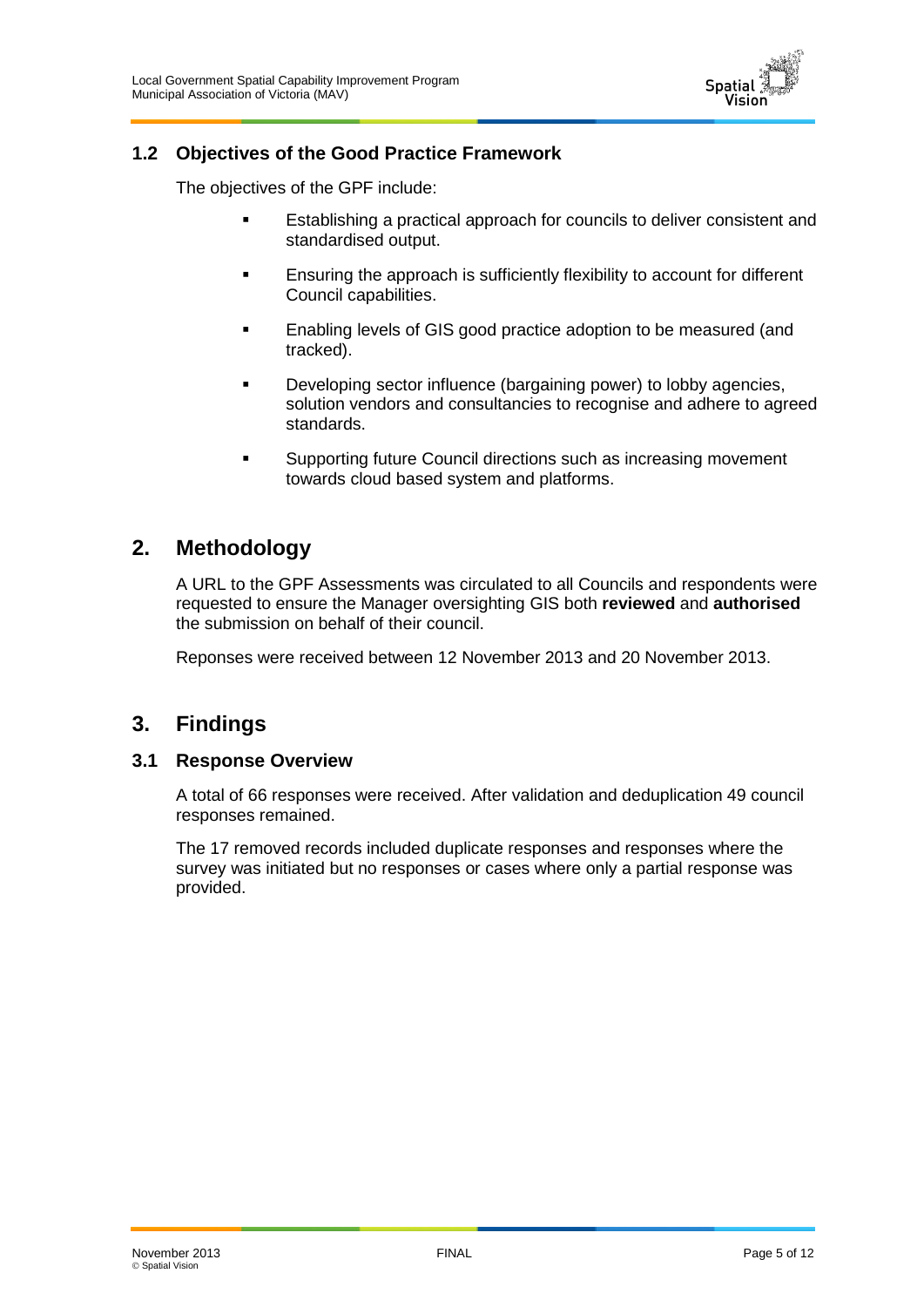

#### <span id="page-5-0"></span>**3.2 Council Breakdown by Type**

Respondents represented a range of councils. According to the MAV council classification, this breakdown is as presented below.





#### **Assessment Legend**

The following assessment legend is intended to assist councils in interpreting their summary grades for each of the three Proficiency Focus Areas: 1) Spatial Capability, 2) Core Vicmap Data Maintenance and 3) Property and Rates Integration relative to the state average. These grades are provided at the beginning of Sections 4, 5 and 6 of this report.

| (Best grade) |  | (Lowest grade) |
|--------------|--|----------------|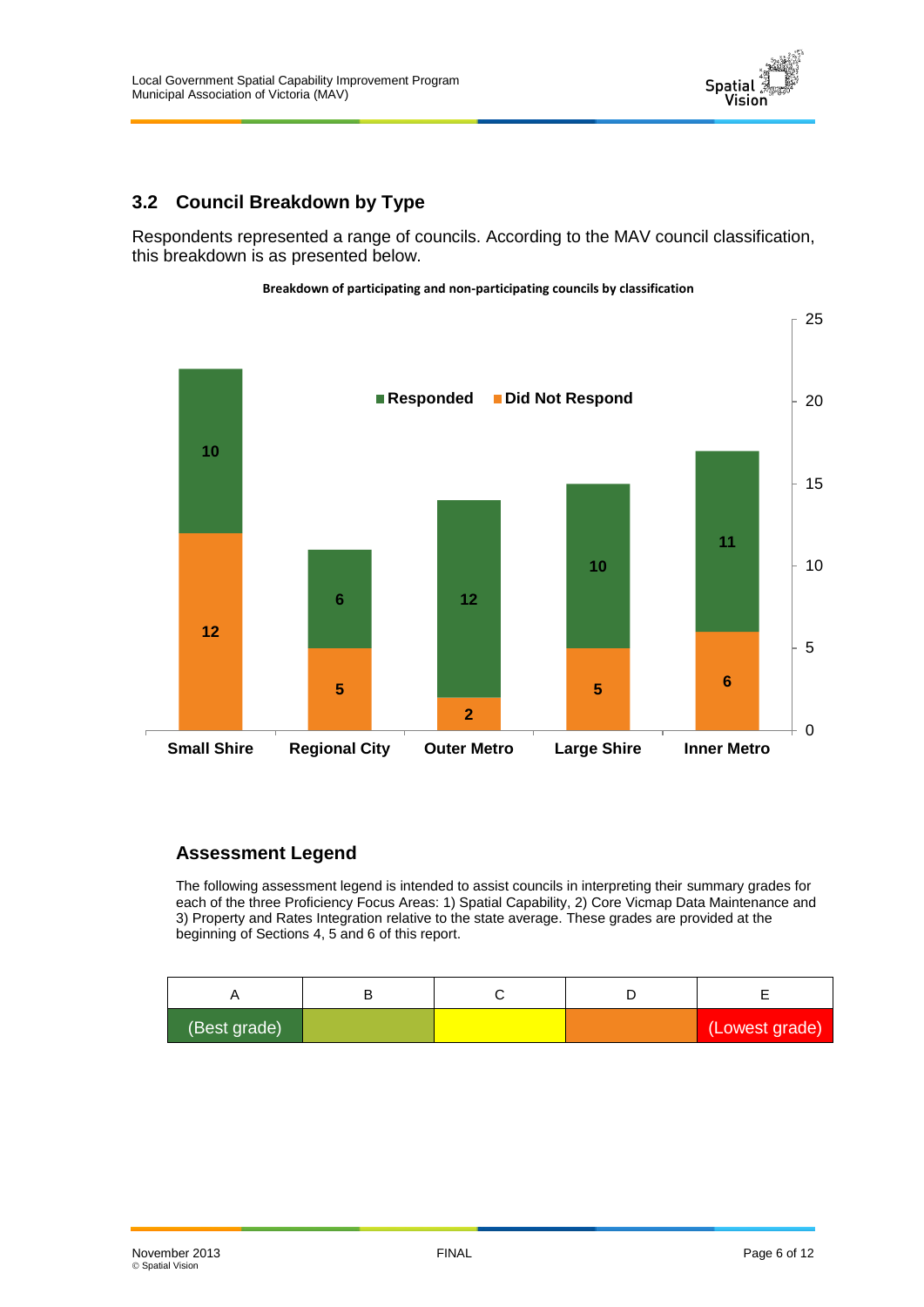

## <span id="page-6-0"></span>**4. Spatial Capability**



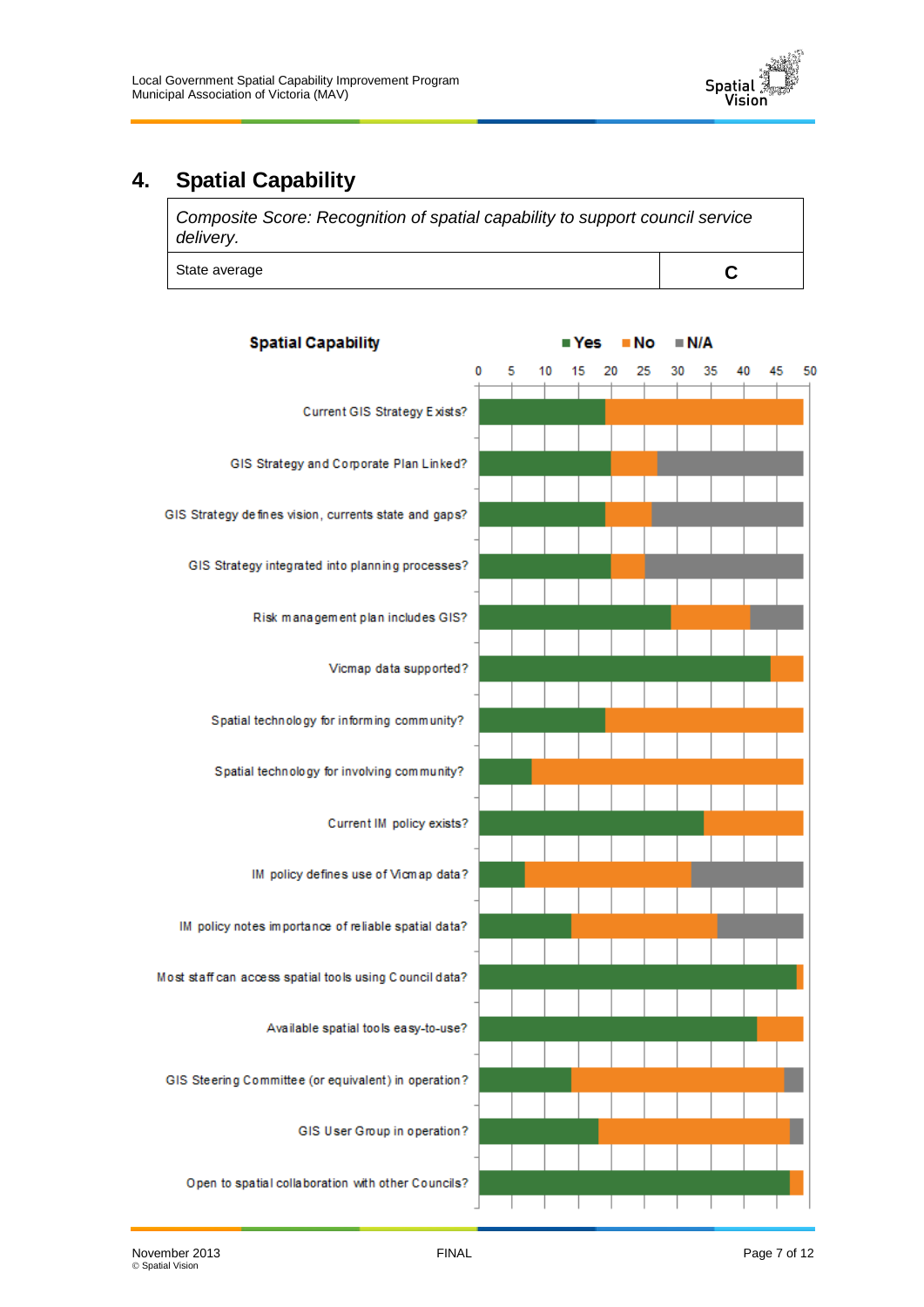

#### <span id="page-7-0"></span>**5. Core Data Maintenance**

*Composite Score: Core Vicmap Data Maintenance – As a Proficiency Focus Area, refers to support for core Vicmap data for use by Council and the public*

State average **C** 

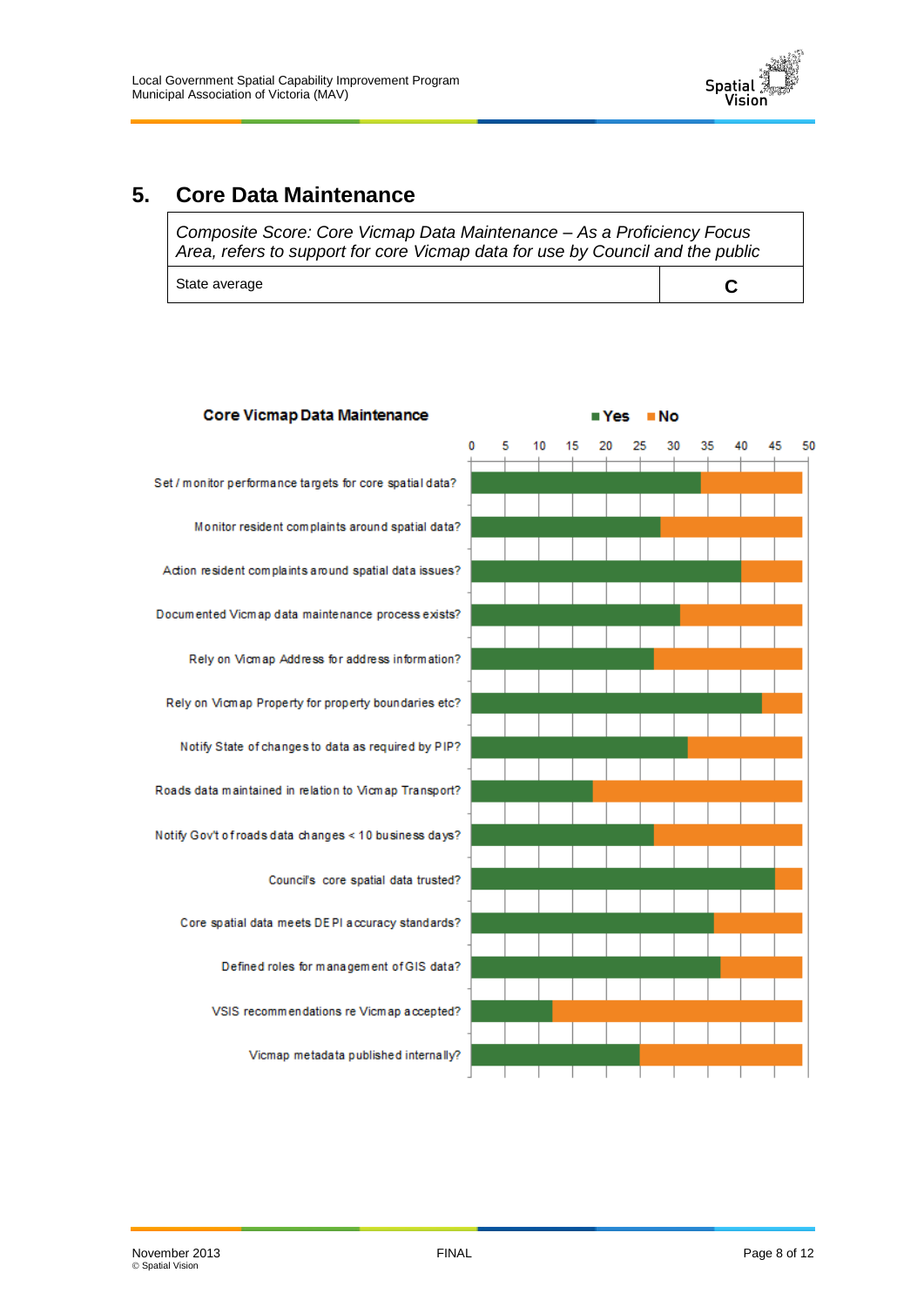

# <span id="page-8-0"></span>**6. Property and Rates (P&R) Integration**

| Composite Score: Property and Rates integration – As a Proficiency Focus Area,<br>refers to effectiveness of integration between GIS and Property and Rates data |   |
|------------------------------------------------------------------------------------------------------------------------------------------------------------------|---|
| State average                                                                                                                                                    | в |

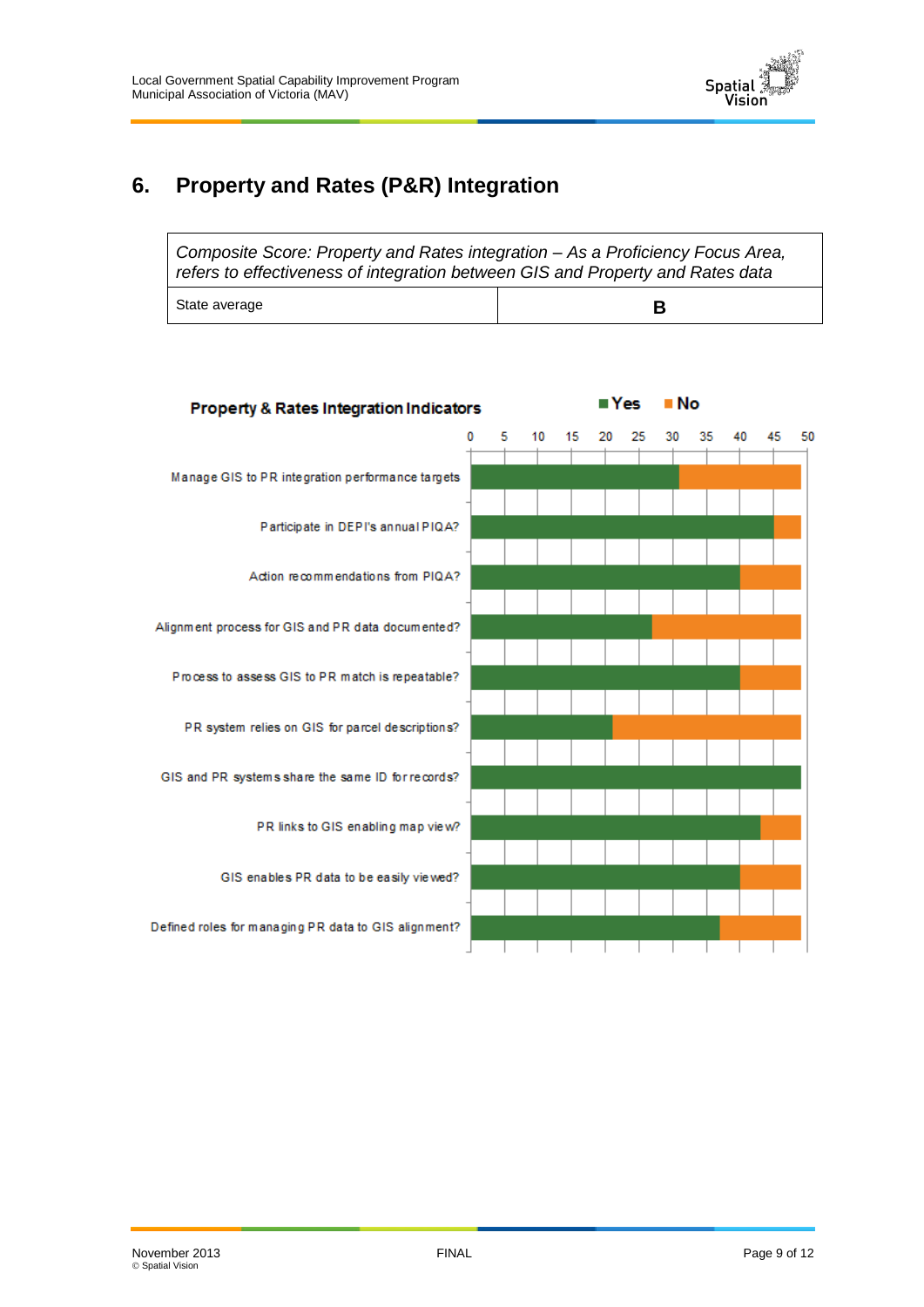

### <span id="page-9-0"></span>**Council Notes**

| 1               | Notes related to<br><b>GIS Strategy</b>                                                                                                             | N/A |
|-----------------|-----------------------------------------------------------------------------------------------------------------------------------------------------|-----|
| $\overline{2}$  | Notes related to<br><b>Spatial Capability</b>                                                                                                       | N/A |
| 3               | Notes related to<br>Information<br>management<br>policy                                                                                             | N/A |
| $\overline{4}$  | Notes related to a)<br>spatial tools<br>provided for staff,<br>b) steering<br>committee, c) user<br>group and d) inter-<br>council<br>collaboration | N/A |
| 5               | Notes related to<br>spatial data<br>performance<br>targets                                                                                          | N/A |
| 6               | Notes regarding<br>responsiveness to<br>complaints about<br>spatial data                                                                            | N/A |
| $\overline{7}$  | Notes regarding<br>spatial data<br>maintenance                                                                                                      | N/A |
| 8               | Further notes<br>regarding spatial<br>data maintenance                                                                                              | N/A |
| 9               | Notes regarding<br>performance<br>targets for<br>integration of<br>property and rates<br>with GIS                                                   | N/A |
| 10 <sub>1</sub> | Other notes<br>related to property<br>and rates<br>integration with<br><b>GIS</b>                                                                   | N/A |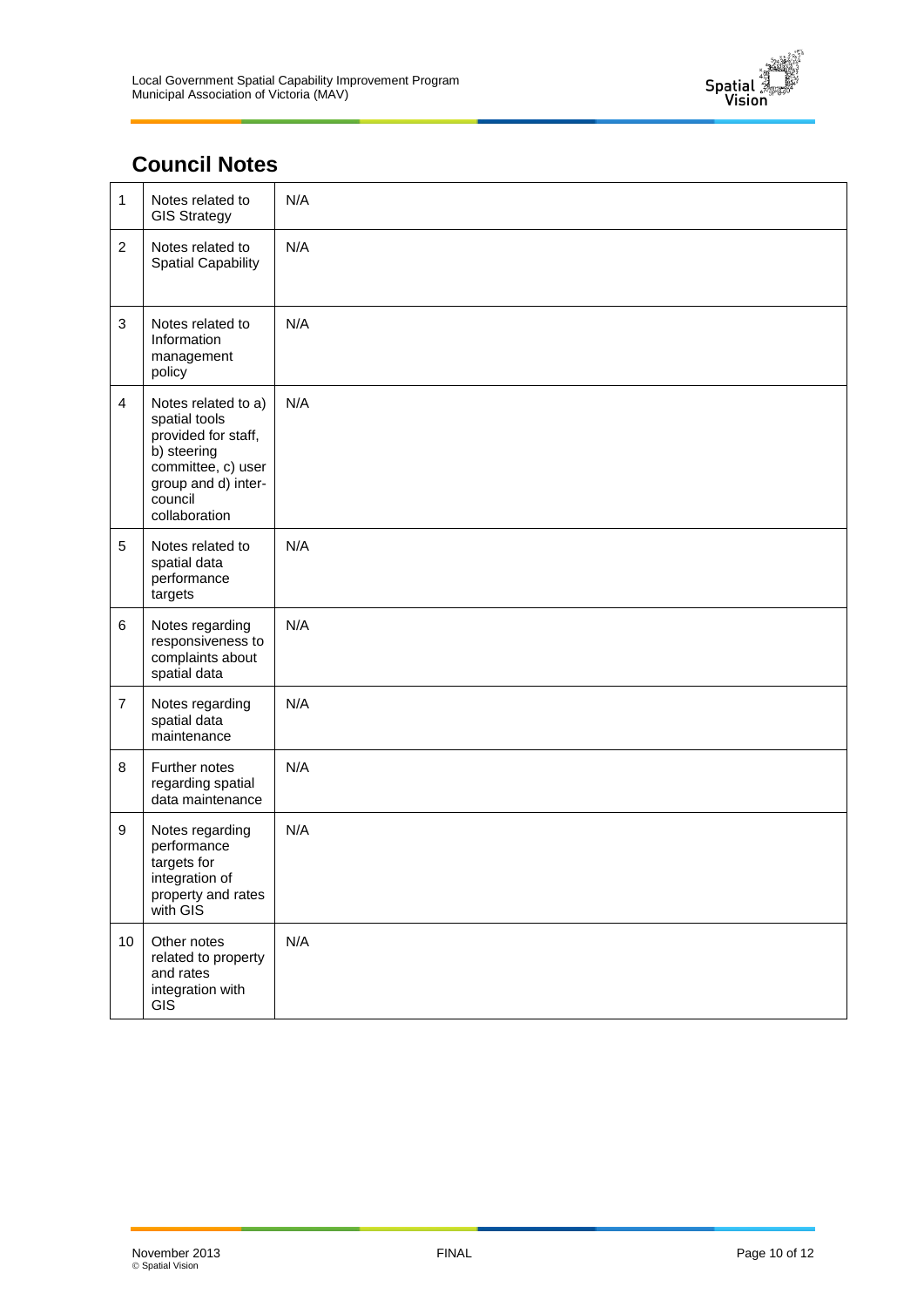

# <span id="page-10-0"></span>**Appendix A: GPF Assessment Questionnaire**

| 1) Spatial Capability                                                                                                                                                                                                         |                                                            |
|-------------------------------------------------------------------------------------------------------------------------------------------------------------------------------------------------------------------------------|------------------------------------------------------------|
| Long Form (as asked in online questionnaire)                                                                                                                                                                                  | Short Form (as presented in charts)                        |
| Does your Council have a current GIS Strategy?                                                                                                                                                                                | <b>Current GIS Strategy Exists?</b>                        |
| Is there a direct relationship or link between the Council's GIS Strategy and<br>its Corporate Plan?                                                                                                                          | GIS Strategy and Corporate Plan Linked?                    |
| Would you say the GIS Strategy clearly defines the future vision for GIS<br>and identifies gaps between Council's current and future states?                                                                                  | GIS Strategy defines vision, currents state and<br>gaps?   |
| Is Council's GIS Strategy integrated into Council's annual planning and/or<br>budgeting processes?                                                                                                                            | GIS Strategy integrated into planning<br>processes?        |
| Does Council have a risk management plan that includes GIS software,<br>resources and data?                                                                                                                                   | Risk management plan includes GIS?                         |
| Is Council formally committed to supporting Vicmap data?                                                                                                                                                                      | Vicmap data supported?                                     |
| Would you say Council is effectively using web mapping and/or spatial<br>apps to provide information to the community about Council services? (e.g.<br>nearest childcare etc)                                                 | Spatial technology for informing community?                |
| Would you say Council is effectively using web mapping and/or spatial<br>apps to facilitate input from the community? (e.g. notifying Council of<br>damaged assets etc)                                                       | Spatial technology for involving community?                |
| Does Council have a current Information Management policy?                                                                                                                                                                    | Current IM policy exists?                                  |
| Does Council's Information Management policy acknowledge that relevant<br>spatial business data should be based on or derived from Vicmap data<br>when relevant?                                                              | IM policy defines use of Vicmap data?                      |
| Would you say Council's Information Management policy sufficiently<br>acknowledges the importance of reliable spatial data?                                                                                                   | IM policy notes importance of reliable spatial<br>data?    |
| Do the majority of Council staff have access to useful spatial tools (e.g.<br>GIS or web mapping) underpinned by Council data?                                                                                                | Most staff can access spatial tools using Council<br>data? |
| Would you say that Council staff generally find the available spatial tools<br>(e.g. GIS or web mapping) easy-to-use?                                                                                                         | Available spatial tools easy-to-use?                       |
| An effective GIS Steering Committee is one that maximises opportunities<br>for utilising capabilities and monitoring performance. Does your Council<br>have an effective GIS Steering Committee (or equivalent) in operation? | GIS Steering Committee (or equivalent) in<br>operation?    |
| An effective GIS User Group is one that engages appropriate staff to<br>generate ideas and gather feedback. Does Council have an effective GIS<br>User Group in operation?                                                    | GIS User Group in operation?                               |
| If it could be demonstrated that collaboration with other Councils can<br>deliver improved spatial capabilities, would your Council be open to such<br>collaboration?                                                         | Open to spatial collaboration with other<br>Councils?      |

#### **2) Core Vicmap Data Maintenance**

| Long Form (as asked in online questionnaire)                                                                               | Short Form (as presented in charts)                |
|----------------------------------------------------------------------------------------------------------------------------|----------------------------------------------------|
| Does Council set and monitor performance targets for core spatial data?                                                    | Set / monitor performance targets for core         |
| (e.g. frequency of update, match rates etc)                                                                                | spatial data?                                      |
| Does Council monitor resident complaints around incomplete or inaccurate<br>data for address, property, roads or locality? | Monitor resident complaints around spatial data?   |
| Does Council action or follow up resident complaints around incomplete or                                                  | Action resident complaints around spatial data     |
| inaccurate spatial data?                                                                                                   | issues?                                            |
| Does Council have a documented procedure for maintaining core Vicmap                                                       | Documented Vicmap data maintenance process         |
| data?                                                                                                                      | exists?                                            |
| Does Council rely on Vicmap Address for address information?                                                               | Rely on Vicmap Address for address<br>information? |
| Does Council rely on Vicmap Property for Council and ratepayer property                                                    | Rely on Vicmap Property for property boundaries    |
| boundaries and attributes?                                                                                                 | etc?                                               |
| Does Council notify State Government typically within 10 business days of                                                  | Notify State of changes to data as required by     |
| changes or corrections in properties, parcels and addresses?                                                               | PIP?                                               |
| Is Council road asset data maintained in relation to Vicmap Transport                                                      | Roads data maintained in relation to Vicmap        |
| roads?                                                                                                                     | Transport?                                         |